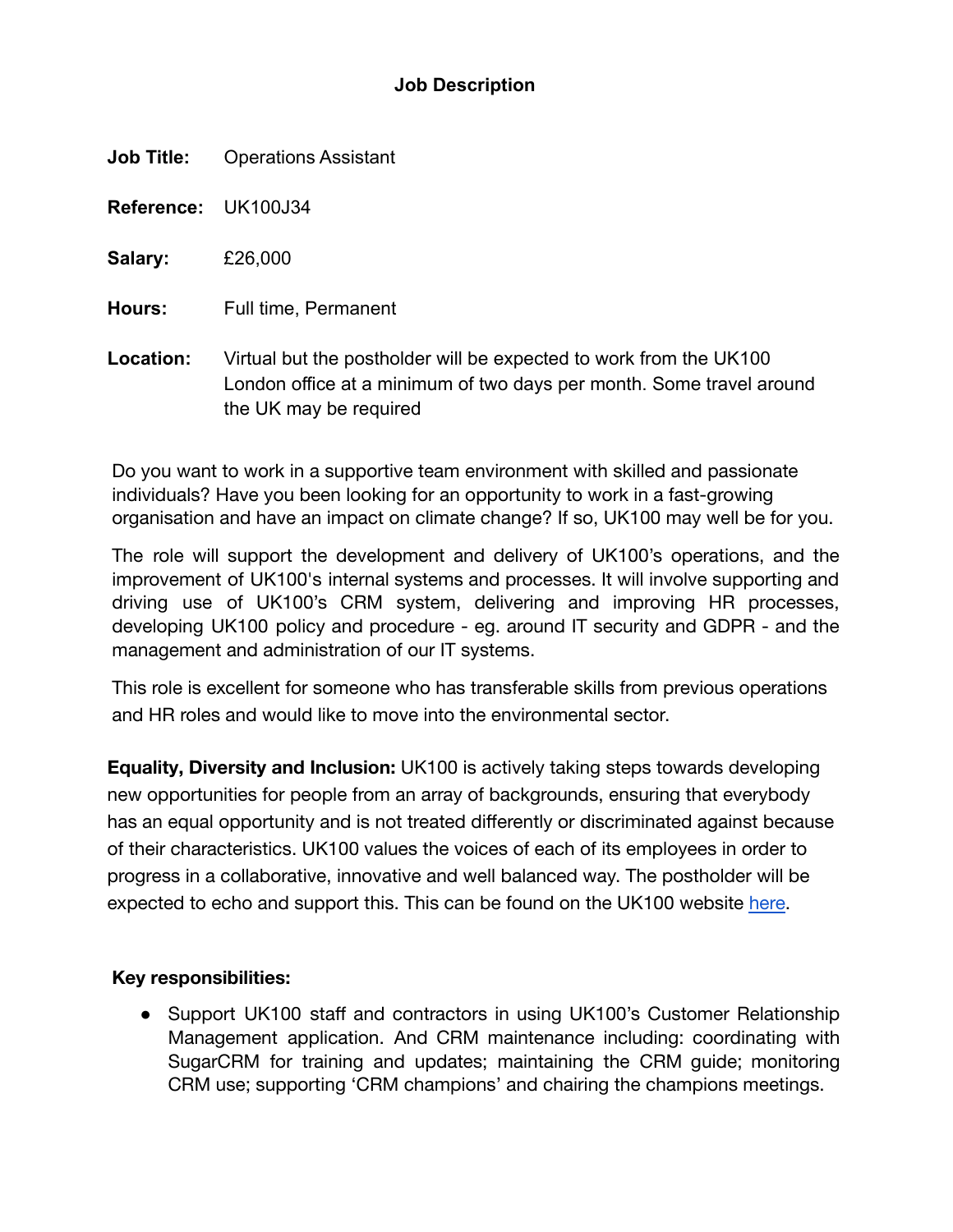- HR processes including supporting recruitment, staff onboarding, and off-boarding. Maintaining a HR Calendar, and monitoring and reporting across staff sickness, annual leave and organisational demographic data.
- Support UK100's management of IT systems including: Google Drive folder management; group email accounts & listservs; administration of G-Suite; security settings and good practice; administration of Zoom accounts
- Owning and maintaining key organisational documents.
- Maintaining UK100 policy and procedure documents. Manage UK100's GDPR policy and processes.
- Office management and coordination with our workspace provider.
- Support with UK100 events
- Opportunity to become the 'Mental Health First Aider' for UK100.

**Note:** UK100 is a close knit team which prides itself in working in union with its branding, key messages and collaboratively across the organisation. Therefore in the event of there being ad hoc duties, the team are expected to support where possible.

# **Place in organisational structure:**

### **Key relationships:**

The post holder will report to the Project and Production Manager, and be part of the Operations Team.

External relationships:

- HR consultants
- CRM provider
- Office / workspace managers
- IT service providers, administrators, and support

#### **Benefits:**

- Competitive salary
- 25 days annual leave (plus statutory bank holidays)
- Enhanced pension offering & access to professional pension advice
- Sick pay
- Company MacBook Air
- Company phone
- Work from home allowance
- UK100 supports flexible working arrangements